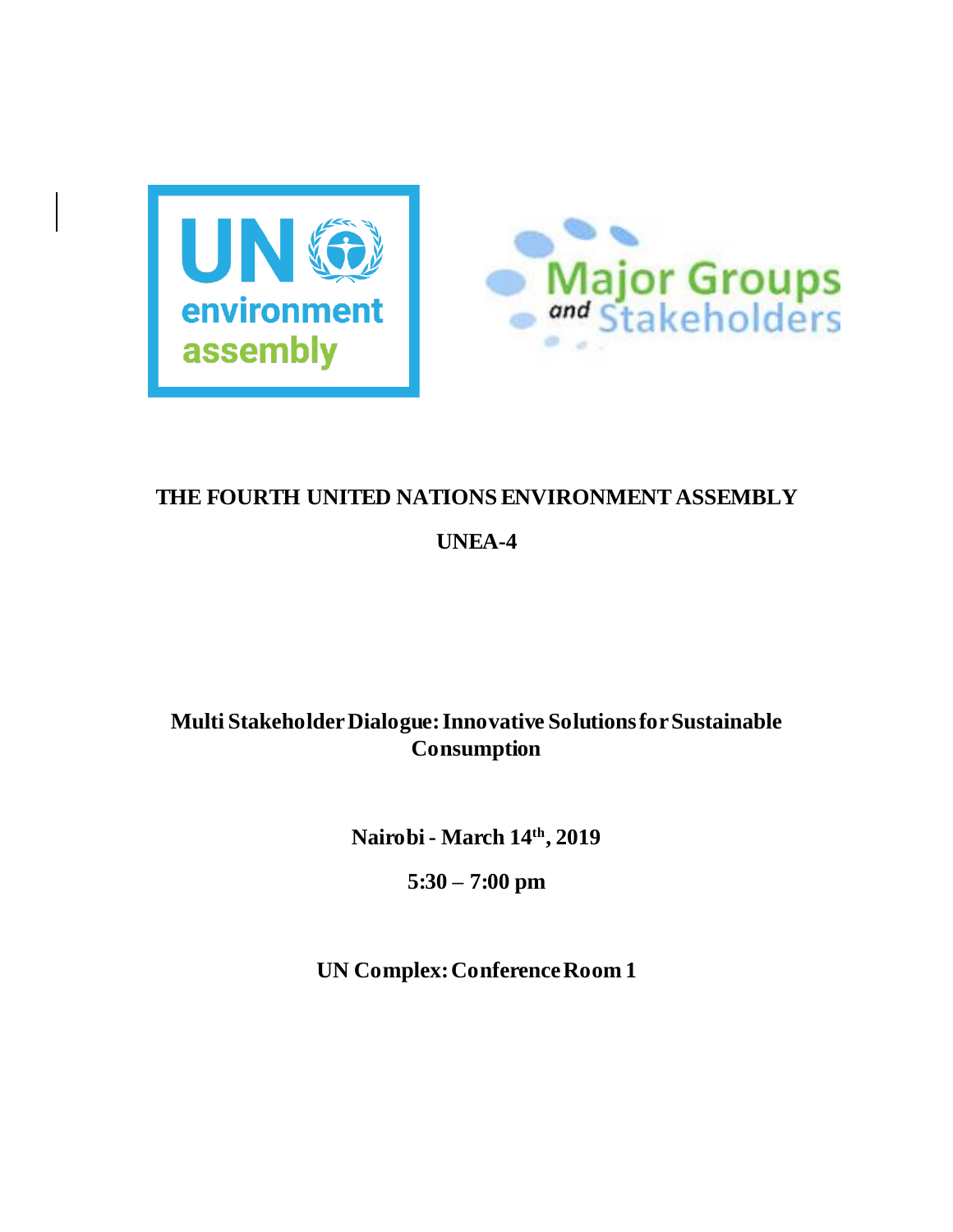### **Introduction**

The Multi-Stakeholder Dialogue at the 2019 session of the UN Environment Assembly will provide an opportunity to present and discuss innovative solutions, including social and societal, to achieve more sustainable consumption patterns that contribute to more sustainable living.

It will build upon the Leadership Dialogues that will have been held before, engaging governments and public sector, and will incorporate the views of Major Groups and Stakeholders and the private sector. The Dialogue will take place on 14 March 2019 between 5.30 and 7 pm.

## **Theme**

Innovative technical solutions need to be complemented by deep changes in behavior, social, cultural and business practices, and public policy. Such transformative changes need to engage all stakeholders and can often build upon existing traditional or cultural practices that are aligned with sustainability objectives.

Increasing numbers of consumers are aware of the importance of their consumption choices and care about environmental issues. For some, sustainable consumption means to purchase less, to select environmentally friendly products that are the result of fair trade or to share purchased goods. However, many do not translate their concerns into action as, for example, the purchasedecision making process is far more complicated and relies on social, political, economic and psychological factors, as well as on the price of the product. For people who want to pursue more sustainable living, in many cases, better options are not available, affordable, or effective.

A meaningful shift in lifestyles towards sustainability requires transformative changes including comprehensive public policy reforms to enable those choices and lifestyles. Such reforms need to go beyond add-on environmental policies to involve the policy areas that significantly influence citizens' lifestyles and the goods and services available to them.

In many societies - in particular, in developing and emerging contexts – there are limited if any, sustainable options that are attractive and affordable. In growing numbers, people around the world continue struggle to meet their basic needs. At the same time, the high-end consumption of the wealthy societies often has far greater impact on the environment.

In those countries and markets, re-shaping consumer demand will be a key factor in making the transition to more inclusive and sustainable economies.

Unsustainable consumption patterns increase the pressure on natural resources, and intensify the human footprint of pollution, greenhouse gas emissions, waste generation, water degradation, resource depletion and loss of biodiversity. Unsustainable consumption can also contribute to social problems, such as unfair working conditions, social disparities, reduced quality of life and wellbeing and can harm the health of consumers themselves.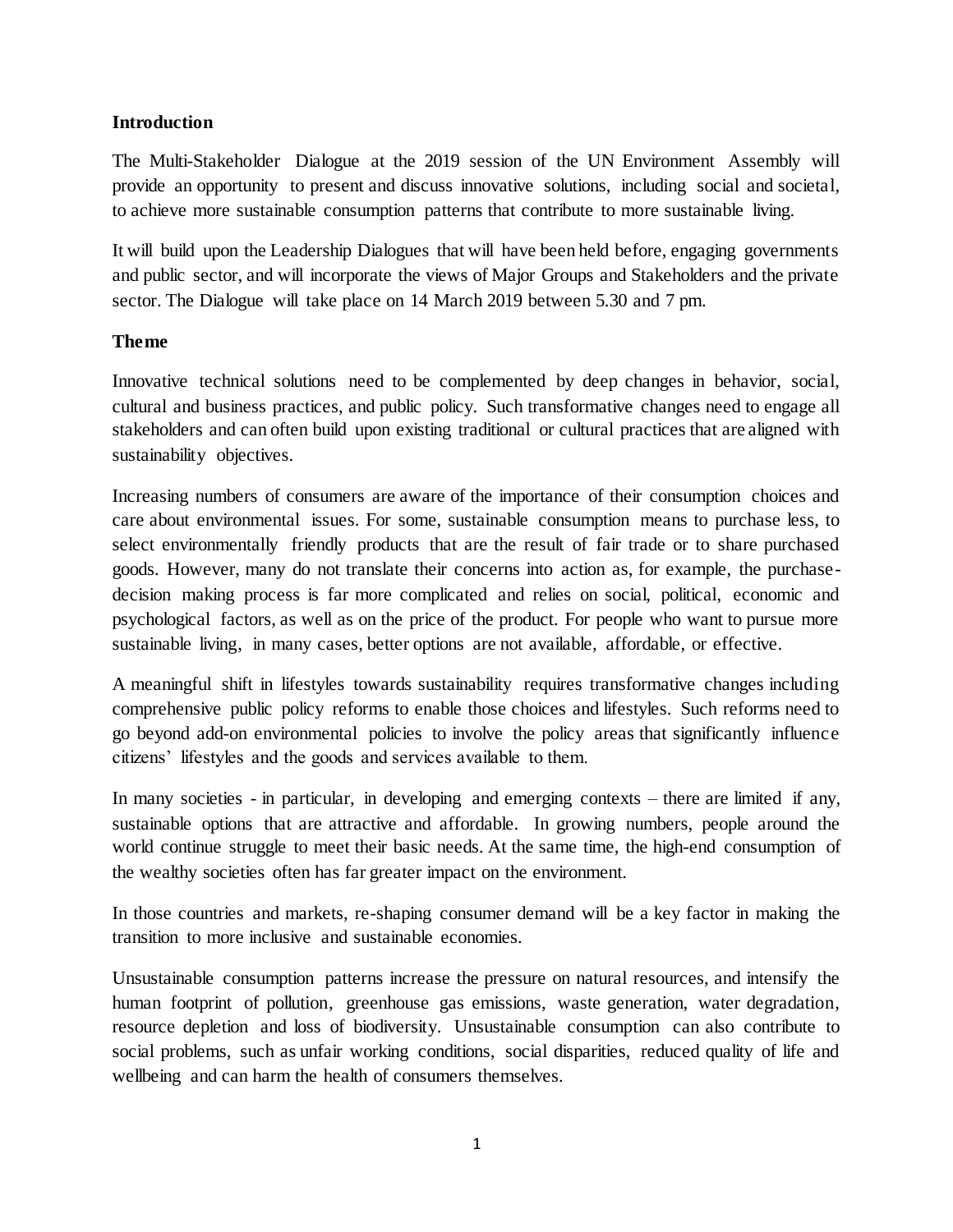Many of the economic impacts of unsustainable consumption follow directly from those impacts cited above. In addition, the choice of unsustainable products limits incentives for sustainability innovation by business, impacting their long-term viability and contributing to missed opportunities for exports and access to those markets in which demand for sustainable products is growing. Addressing these broad economic impacts requires policies, voluntary measures and accurate information to shift to sustainable production practices and enable consumers to identify and select sustainable products.

The multi-stakeholder dialogue will provide an opportunity to discuss how public policy could enable innovative solutions and products can be designed, produced and offered to achieve more sustainable lifestyles and consumption patterns. It will look at "push factors" (i.e. policy requirements for businesses or incentives for consumers and businesses) and a "pull factor" (i.e. change in culture and consumer demands) to achieve sustainable consumption and production. The dialogue will also address the need to change or in some cases reduce global consumption of natural resources and energy, respecting planetary boundaries, while at the same time ensuring that no-one is left behind. An emphasis will be on how to achieve behavioral change in society and effective commitment and action by decision makers for sustainability and the achievement of the sustainable development goals.

## **Participants**

Participants include:

- **6 Panelists** who will present
	- o A general background on sustainable consumption and sustainable living
	- o Success stories from developed and developing countries, from the private and public sectors.
	- o How public policies can contribute to enabling conditions for sustainable consumption
	- o Push factors (i.e. regulatory requirements for businesses or incentives for consumers and businesses) and pull factors (i.e. change in culture and consumer demands) to achieve sustainable consumption.
- **Governmental discussants** preferably from ministerial level
- **Discussants from Major Groups and Stakeholde rs** representing the nine Major Groups, Inter-governmental Organizations, Multilateral Environmental Agreements etc.

The dialogue will be managed by a facilitator.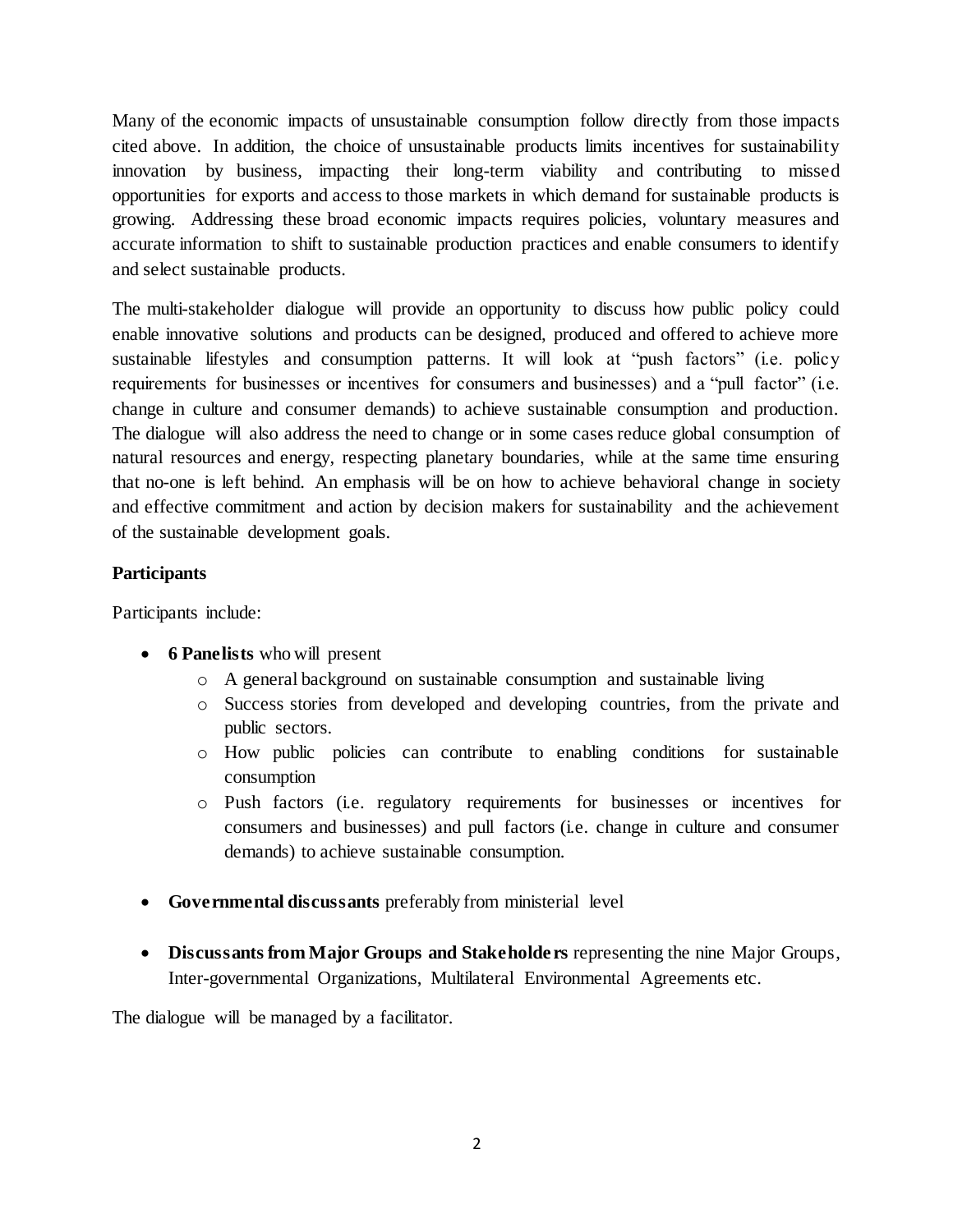#### **Setting**

The multi-stakeholder dialogue will be designed in a way that allows a maximum of interaction among participants in a non-formal setting giving the opportunity to speak openly and to raise key challenges. The audience will be given the opportunity to shape and guide the discussions.

It will have the following set-up

| $17.30 - 17.35$ | Introduction by Facilitator on the theme and participants                                                                                                                                                                                            |
|-----------------|------------------------------------------------------------------------------------------------------------------------------------------------------------------------------------------------------------------------------------------------------|
| $17.35 - 18.05$ | Section 1: "Why are technical innovative solutions alone not enough?":<br>Three short interventions, followed by a facilitated dialogue with high level<br>decision makers with a focus on the role of policy                                        |
| $18.05 - 18.35$ | Section 2: 'Societal and business innovation as a key factor for success':<br>Three short interventions that showcase successful social, societal and<br>business innovations, followed by a facilitated dialogue with high level<br>decision makers |

18.35 – 19.00h Open dialogue with the audience, conclusions

Individual presenters will also present what can be done in the context of existing global governance frameworks to help local implementation and innovation.

The discussion among discussant will be followed by an open invitation to the audience to contribute extensively to the dialogue.

### **Outcome**

A short summary on the content and key conclusions of the dialogue will be prepared by the facilitator and made available for the closing session of the Assembly.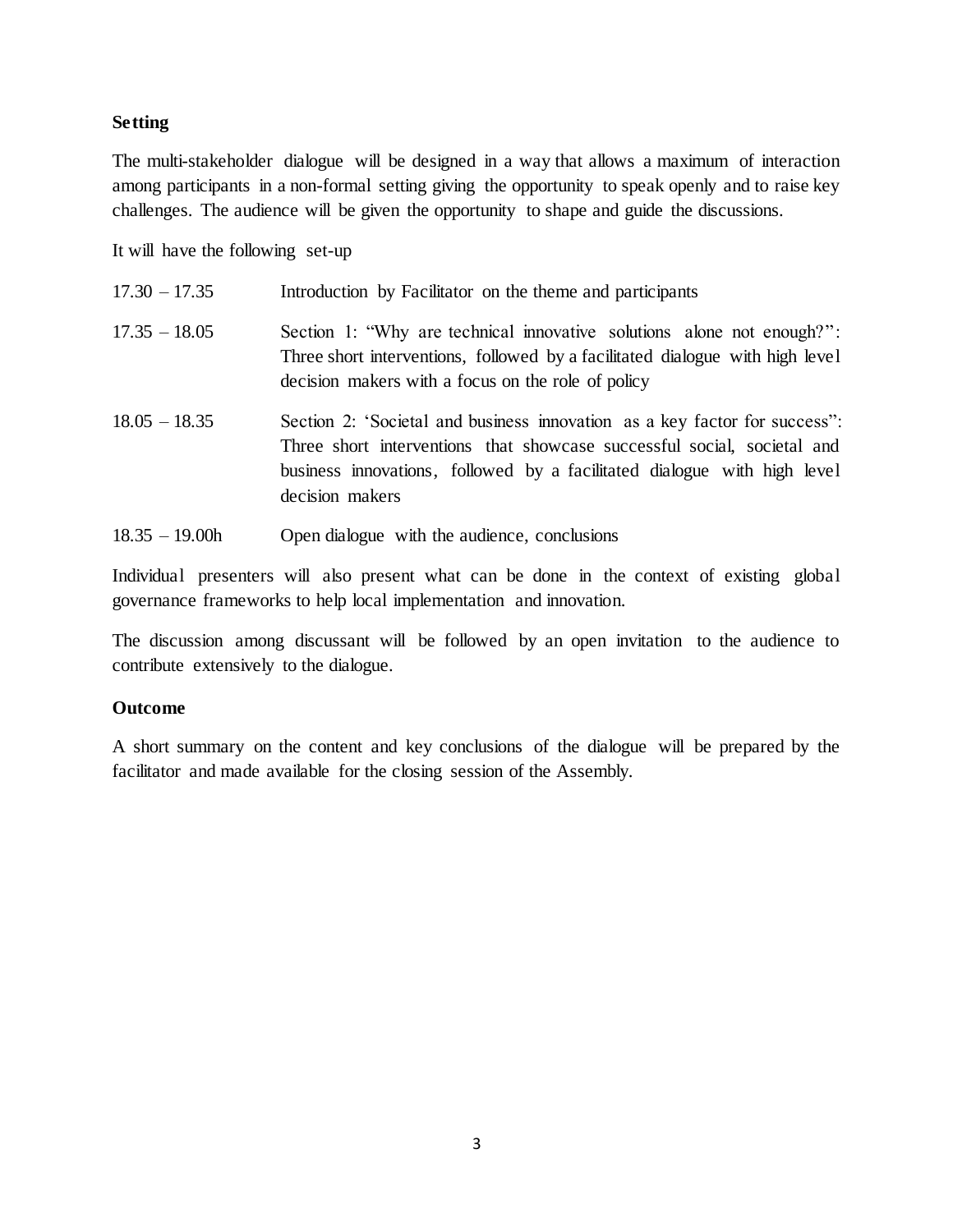#### **Speakers**

#### **Leyla Acaroglu**

Design disruptor, creative boundary pusher, and cultural provocateur, Dr. Leyla Acaroglu (A-jar-a-loo) embodies the innovation that instigates positive environmental and social change. A designer, social scientist, and sustainability expert, she is internationally recognized as a leader in tools for the circular economy and the use of disruptive design across sustainability and educational initiatives. Leyla was awarded 2016 Champion of the Earth by the United Nations Environment Programme, and her 2013 mainstage TED talk that has collected over one million views is one of the most watched TED talks on sustainability.



In 2014, Leyla completed her PhD at RMIT in change-centric disruptive design and started developing the Disruptive Design Method, which is the backbone of her unique approach to design-led systems change. She has won a host of awards for her work, was named one of Melbourne's 100 Most Influential People, and has been forging positive change through creative practice in multiple ways for over a decade. Her systems-based thinking coupled with her highlyskilled communication techniques is featured in several publications, including the New York Times.

Leyla is the founder of two design agencies, Disrupt Design in New York and Melbourne-based Eco Innovators, as well as the UnSchool, her uniquely rebellious experimental knowledge lab that is all about disrupting the mainstream way that knowledge is gained and shared. It runs innovative pop-up programs around the world, won a CORE77 Design Education Initiative Award and recently she took on an abandoned farm in Portugal to regenerate and restore as bran spa and living learning laboratory for UnSchool programs. The CO Project Farm is a bold example of sustainable design and social entrepreneurship. Leyla's expertise at the helm, each of these initiatives serve as multidisciplinary approaches to pioneering social and environmental change through design.

As a designer, her works such as Circular Classroom, Design Play Cards, Game Changer Game, Secret Life of Things, Designercise, and the Gender Equity Toolkit are at the forefront of activated experience design. She has authored several handbooks for change makers and continues to agitate for new ways of solving complex social problems through beautifully designed interventions. Leyla's creative work is highly acclaimed, having been featured in a permanent exhibition in the Leonardo di Vinci museum in Milan and earning commissions from the National Gallery of Victoria. She is an internationally respected keynote speaker and trusted expert, having led thousands of hours of workshops, lectures, activations, and educational experiences around the world. Leyla was a visiting scholar at NYU and an Innovator in Residence at the Center for Social Innovation NYC. She was also an invited Artist in Residence with Autodesk and managed the development of 'Greenfly,' one of the first online life cycle assessment tools for designers. Leyla is regularly invited to provide her professional opinions on radio and TV, having been a regular judge on the ABC TV show The New Inventors, along with a host of international programs.

Emma Segal - emma@disruptdesign.co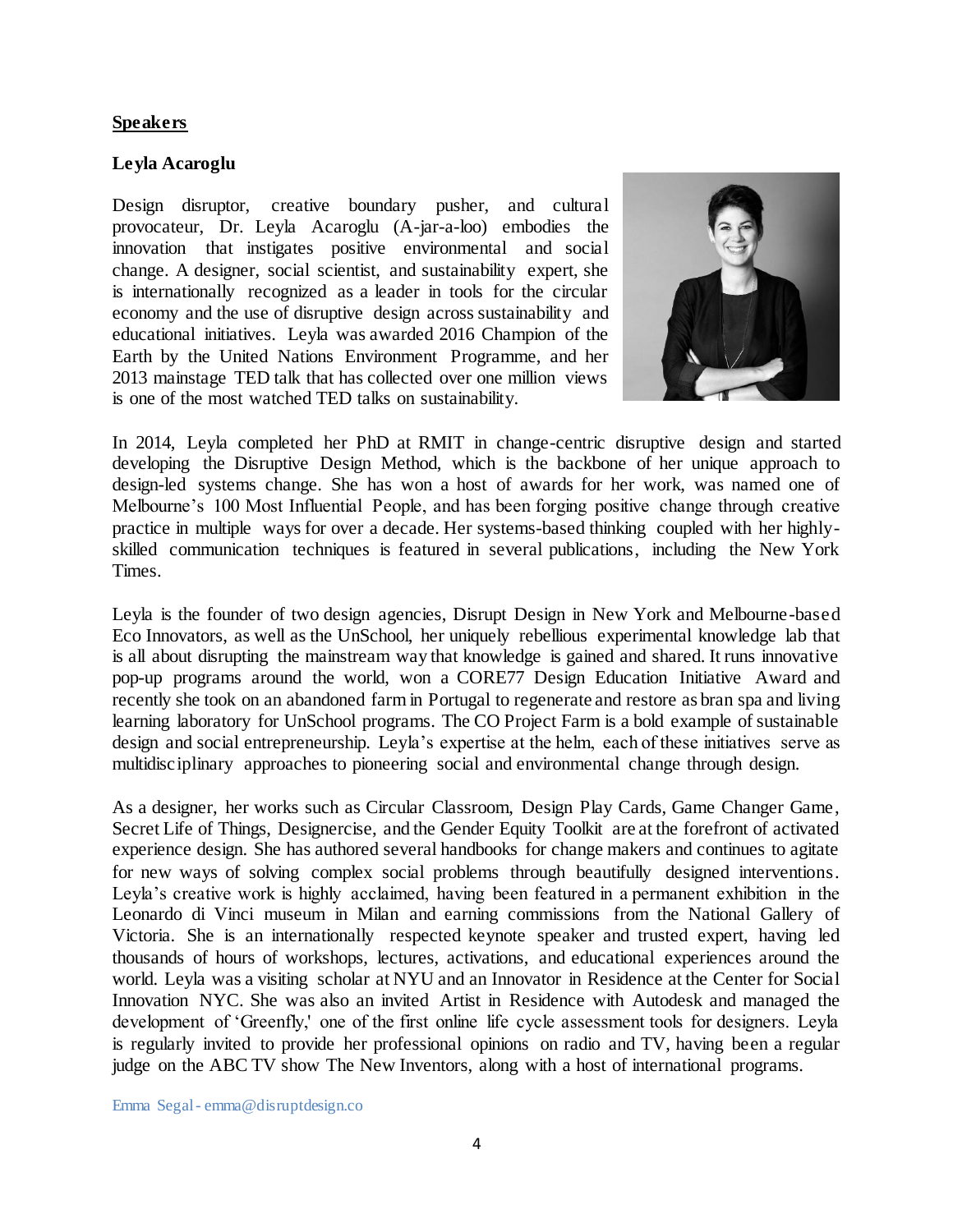#### **Khawla Al-Muhannadi**

Khawla Al-Muhannadi was born and lives in Bahrain. She has PhD in Social Responsibility in Conservation from an Islamic Perspective and her research interests are primarily environmental in subject areas related to ethics and education amongst others. She is the President of the Environment's Friends Society in Bahrain and is active in Civil Society in fields related to community outreach and empowerment. She Co-authored a book "Understanding ISO 26000. A Practical Approach to Social Responsibility Status" published in the UK in 2011. She has contributed articles that appeared in



UNESCO journals and has given numerous lectures to public audiences and special groups including postgraduate students.

[khawla.almuhannadi@gmail.com](mailto:khawla.almuhannadi@gmail.com)

#### **Joao Campari**

Senior professional with 20+ years of experience in international development, conservation, and the sustainability of the food system. Currently, is Global Leader of the Food Practice at WWF International, supporting the WWF network to enhance the sustainability of the global food system, including responsible production, sustainable diets, and the reduction of food waste and post-harvest loss. Prior to WWF, worked in the private sector and, in the public sector, held the position of Special



Environmental and Sustainability Advisor to Brazil ́s Minister of Agriculture. While at the Ministry of Agriculture, served as President of the Low-Carbon Agriculture Platform and as Executive Secretary of the Agribusiness Commission on Sustainable Development. Has held technical and executive positions in multilateral and bilateral agencies (World Bank, UNDP and DFID), in the federal government of Brazil (Ministry of the Environment) and has advised national and sub-national governments (in Brazil, Argentina, Bolivia and Paraguay) on the design and implementation of regional development policies, combining socio-economic growth with conservation. Prior to the Ministry of Agriculture, worked for The Nature Conservancy as Program Director in Latin America, Executive Director in Brazil and Lead Economist of the Global Lands program. Holds a bachelor ́s degree in international relations and economics, master ́s and Ph.D. degrees in economics and a degree in General Management from the Harvard Business School. Has published two books on the economics of deforestation in the Amazon and co-authored the most comprehensive study assessing the carbon mitigation potential of low-cost improvements in land management. In 2014, was nominated among the top 100 Brazilian leaders in the agricultural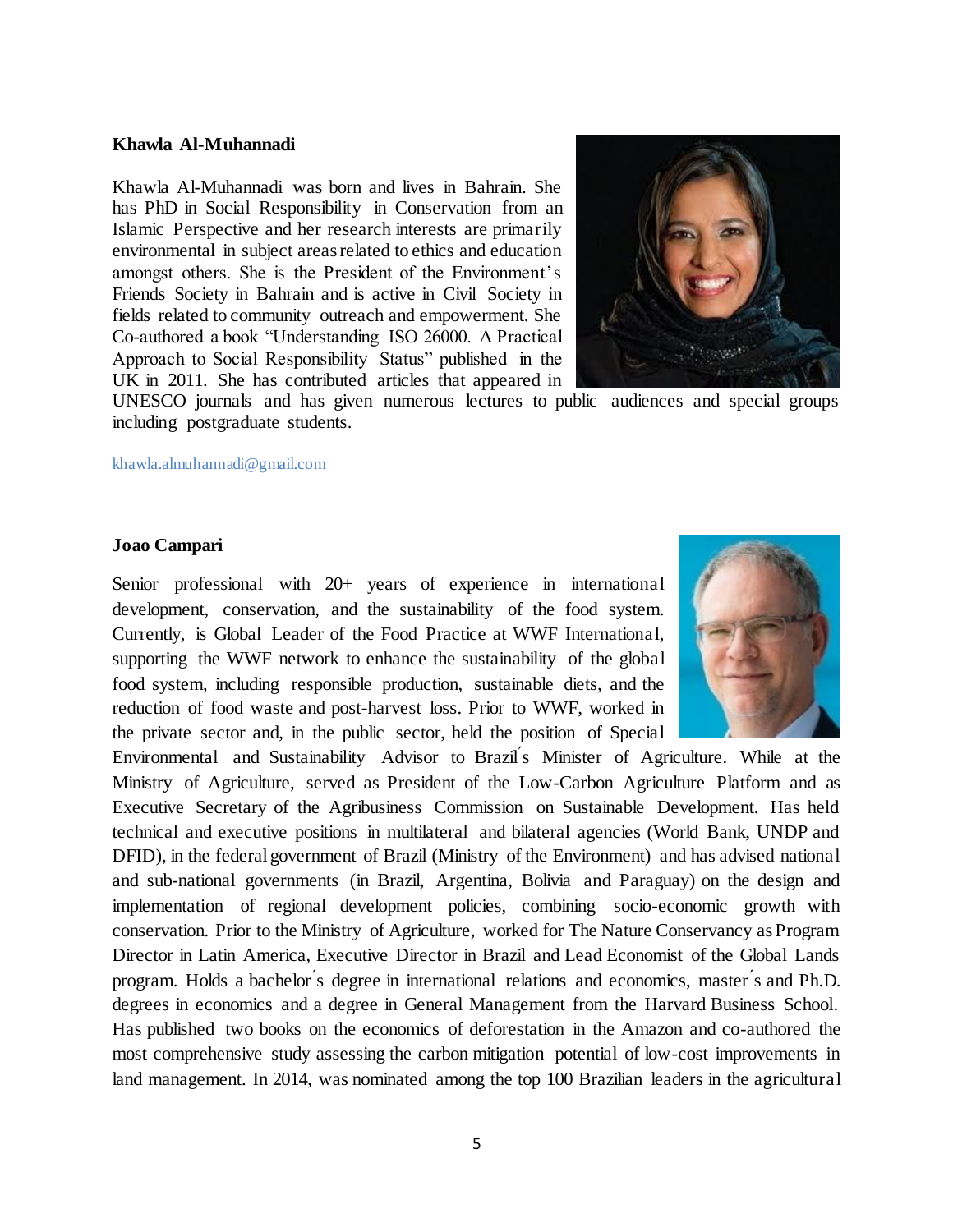sector for the disruptive work conducted on agriculture and conservation (Isto É Dinheiro Rural magazine).

[jcampari@wwfint.org](mailto:jcampari@wwfint.org)

## **Von Hernandez**

Global Coordinator, Break Free from Plastic Movement

He is a leading and multi-awarded Filipino environmental activist, Von's career in the environmental movement covers more than 20 years of campaign leadership, strategic planning and organizationa l development and management.

He is currently the Coordinator of the Break Free from Plastic movement. Before taking on this latest assignment, Von was Global



Development Director of Greenpeace International where he oversaw the development and performance of the Greenpeace's national and regional offices worldwide. Prior to this, he was the Executive Director of Greenpeace Southeast Asia (GPSEA), where he led programs and operations in Southeast Asia. Together with allies, he co-founded and spearheaded various environmental coalitions and partnerships at the national, regional, and global levels including the Ecowaste Coalition, Waste Not Asia, and the Global Alliance for Incinerator Alternatives (GAIA).

In 2003, he was awarded the Goldman Environmental Prize for his work, which led to the first national ban on waste incineration. Von also gained recognition from Asia Inc. magazine as one of Asia's Young Movers and Shakers in 2004, and from Time magazine as one of the Heroes for the Environment in 2007. In 2010, Reader's Digest conducted a nationwide Trust Poll, where he emerged as among the top 20 most trusted Filipinos.

[von@breakfreefromplastic.org](mailto:von@breakfreefromplastic.org)

# **Lena Pripp Kovac**

Lena has more than 20 years' experience of working with sustainability related topics in various businesses, industries and countries.

She is the Head of Sustainability at Inter IKEA Group – covering the IKEA product and food range, supply, production and franchising. In her role, she leads the global



IKEA sustainability strategy, which includes transforming IKEA into a circular business, becoming climate positive, creating a fair and equal society and enabling healthy and sustainable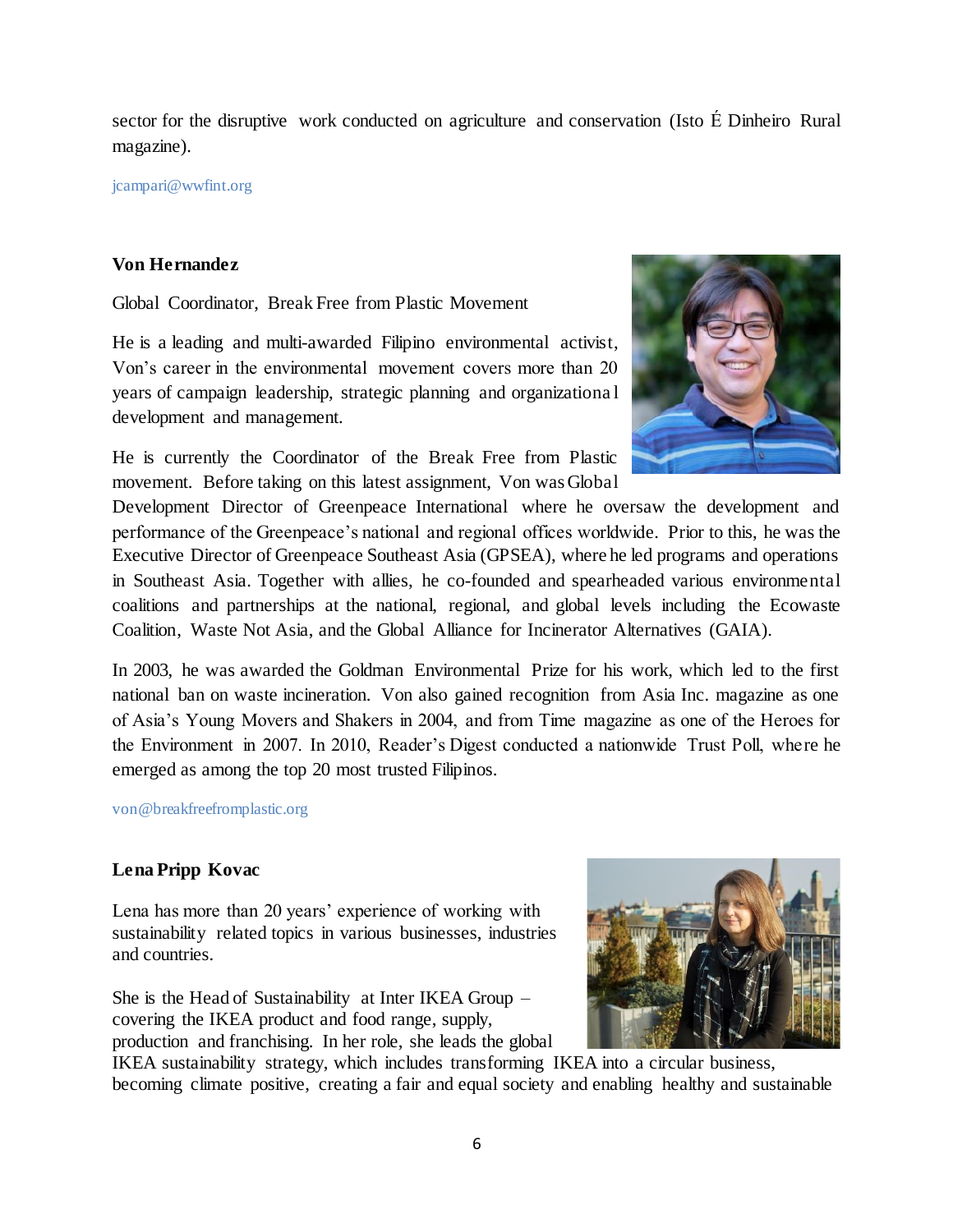living. She is passionate about making sustainable living easy, inspiring and affordable for many people, and the role innovation plays in changing unsustainable consumption patterns.

Raluca Murg -raluca.murg@fipra.com

#### **Desta Mebratu**

African Transformative Leapfrogging Advisory Services (ATLAS). Desta Mebratu has more than 30 years of experience working for industries, government agencies, universities and international organizations. A chemical engineer by background, he has a PhD of engineering in Industrial Environmental Economics from Lund University, Sweden and an MBA in International Business from the American University of London. He worked for different United Nations Agencies including the United Nations Environment Programme (UNEP) where he worked for more than thirteen years and served, among others, as Head of the global



Business and Industry programme (2008-11) and Deputy Regional Director for Africa (2011- 2016). He has published more than 40 articles in peer-reviewed journals and Handbooks, including co-Editing a Handbook on Sustainable Development Policy and Administration published by Taylors and Francis in 2008. He is currently an Extraordinary Associate Professor at Centre for Complex Systems in Transition, Stellenbosch University. He is Fellow of the African Academy of Sciences (AAS), Stellenbosch Institute for Advanced Study (STIAS) in South Africa and Pufendorf Institute for Advanced Studies in Sweden.

dmebratu57@gmail.com

### **Facilitator:**

#### **Solitaire Townsend**

Solitaire has been a passionate change-maker for over 30 years. As co-founder of Futerra she advises governments, charities and brands including Danone, Lancôme and Vodafone on imagining a better future, and making it happen. With Futerra offices in London, Stockholm, New York and Mexico City she admits that making the world a better place is a damn good business plan. You can watch her TEDx talks online and read her in the Guardian, Huffington Post, Forbes and more often as @GreenSolitaire.